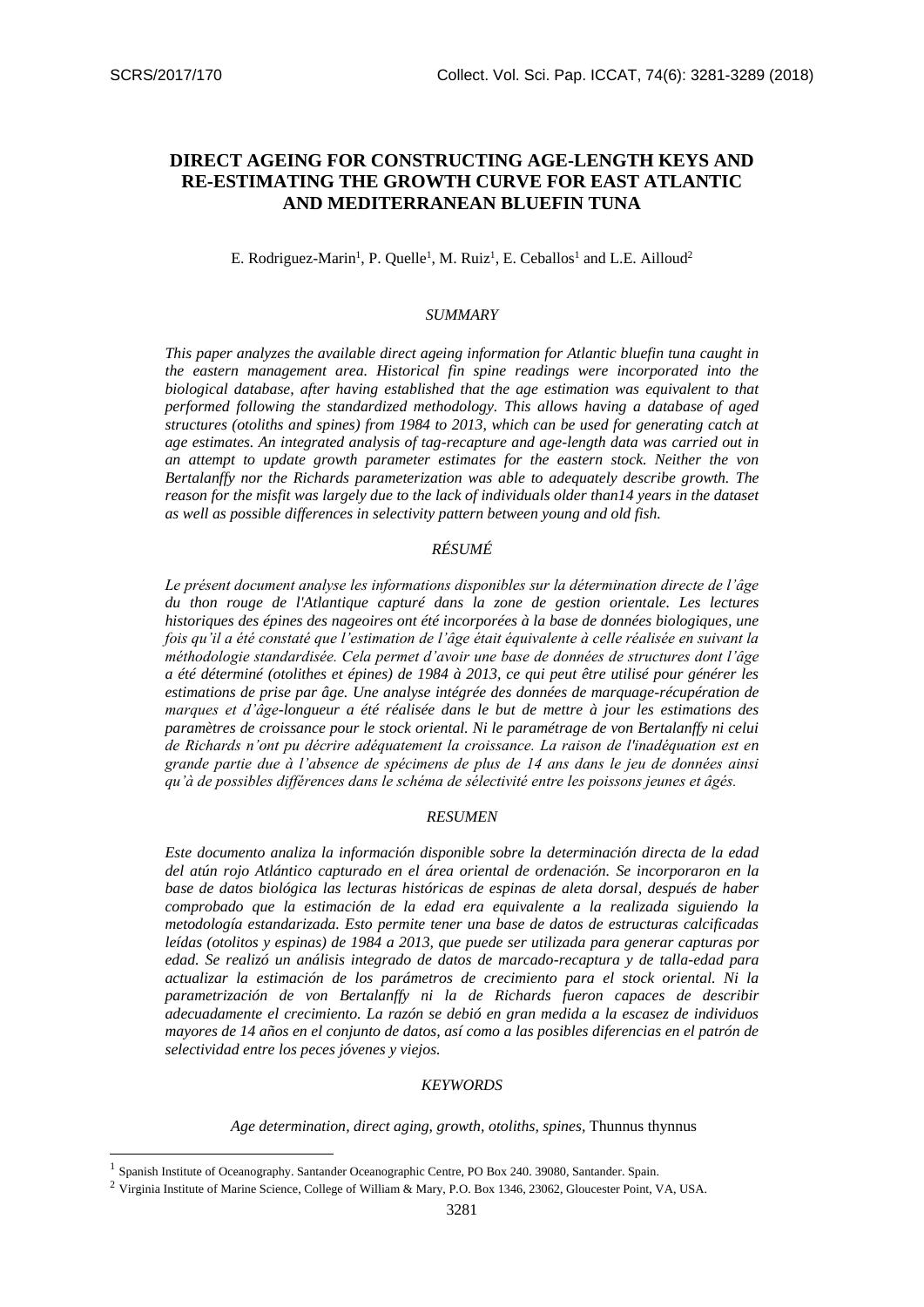## **1. Introduction**

At the 2017 Atlantic bluefin tuna (*Thunnus thynnus*) data preparatory meeting (Anon, 2017), the Group requested that gaps in the eastern biological database be completed with historical records to make data available to construct age-length keys (ALKs) and re-estimate the growth curve. Direct ageing information from the last decade for Atlantic bluefin tuna (ABFT) caught in the eastern management area was made available in the 2016 intersessional meeting (Quelle *et al*., 2017). This information includes ageing from otoliths and dorsal fin radii (spines), which have been aged using standardized reading protocols (Luque et al., 2014; Busawon *et al*., 2015; Rodriguez-Marin *et al*., 2016a).

The preparation methodology and the criterion for reading the spines have undergone, over time, some minor modifications regarding sectioning location, the reference table used for estimating the number of missing annuli that lie within the vascularized nucleus and age adjusting related to date of capture and section edge type (Luque et al., 2014). All samples aged after 2000 (regardless of the year in which they were sampled) were estimated following the standardized protocol (Luque et al., 2014), but it has not been verified whether the methodology used for reading samples prior to 2000 (Cort, 1990) is equivalent to the one currently used (Luque et al, 2014). To test whether the two methodologies can be treated as being equivalent, we will apply both methodologies to the same set of samples and compare results. Once the comparison is made and if the results are equivalent, we will analyze all the age information available from 1984 to present, incorporate historical readings from spines prior to 2005, and use this data to re-estimate the eastern growth curve.

### **2. Material and methods**

Historical spine readings with non-standard methodology include 4 172 records from tunas caught in the Bay of Biscay from 1984 to 1996. These tunas have a size range of 51 to 204 cm straight fork length (SFL). Dorsal fin radii (spines) from these specimens were prepared and interpreted for ageing following Cort (1991). A total of 661 samples were selected in proportion to their abundance by size range to be re-read with the standardized reading methodology (Luque *et al.*, 2014) (**Table 1**). Diagnosis of paired age agreement was evaluated by precision indices through Average Percent Error (APE) and Coefficient of Variation (CV), tests of symmetry (chi-squared test) and age-bias plots (Hoenig *et al*., 1995; Campana *et al*., 1995).

Available length at age data include aged spines with non standardized methodology from 1984 to 1996 (previously mentioned) and spines and otoliths aged with standardized methodology from 1984, 1990 and 1997 to 2013. This data base includes spines and otoliths readings coming from the IEO (Instituto Español de Oceanografía, Spain) with 86% of the records and from GBYP (ICCAT) with 14%. A summary of available data was prepared and mean length and standard deviation at age was estimated for different periods of time and type of calcified structure.

An integrated analysis of tag-recapture and age-length data (otoliths and spines) was carried out in an attempt to update growth parameter estimates for the eastern stock. The same methodology that had been successfully applied to the western stock (Ailloud et al. 2017) was applied to the eastern data. Available data included 10,034 otolith and spine records (age samples from the dataset presented here plus specimens captured in the West with probabilities of East origin >70%) and 295 conventional tagging records obtained from the ICCAT tagging database (tested for quality control following guidelines outlined in Ailloud et al. 2014). Two growth models were considered to describe the functional relationship between fish length and age: the Richards model and the von Bertalanffy model. Both models can be expressed as special cases of the Schnute (1981) model where the model takes on the shape of a von Bertalanffy curve if the shape parameter equals 1 and a sigmoidal form like the Richards curve if the shape parameter is less than 1.

# **3. Results and Discussion**

The age range of the samples read with the pre-standardized methodology was 1 to 8 years old, with ages 1 to 4 representing nearly 90% of the sample. The comparison of both reading methodologies for paired samples ( $n =$ 661) shows a CV of 2.03 and an APE of 91.8%. The hypothesis of symmetry was rejected  $(X^2 = 31, df = 7)$  and bias-plot showed significant differences for readings at ages 3 and 5 (**Figure 1**). When fall months were excluded from the comparison, precision improved (CV = 0.33; APE = 96.7), readings were symmetric ( $X^2$  = 4.5,  $df = 4$ ,  $p < 0.001$ ) and bias plot did not present differences (**Figure 1**).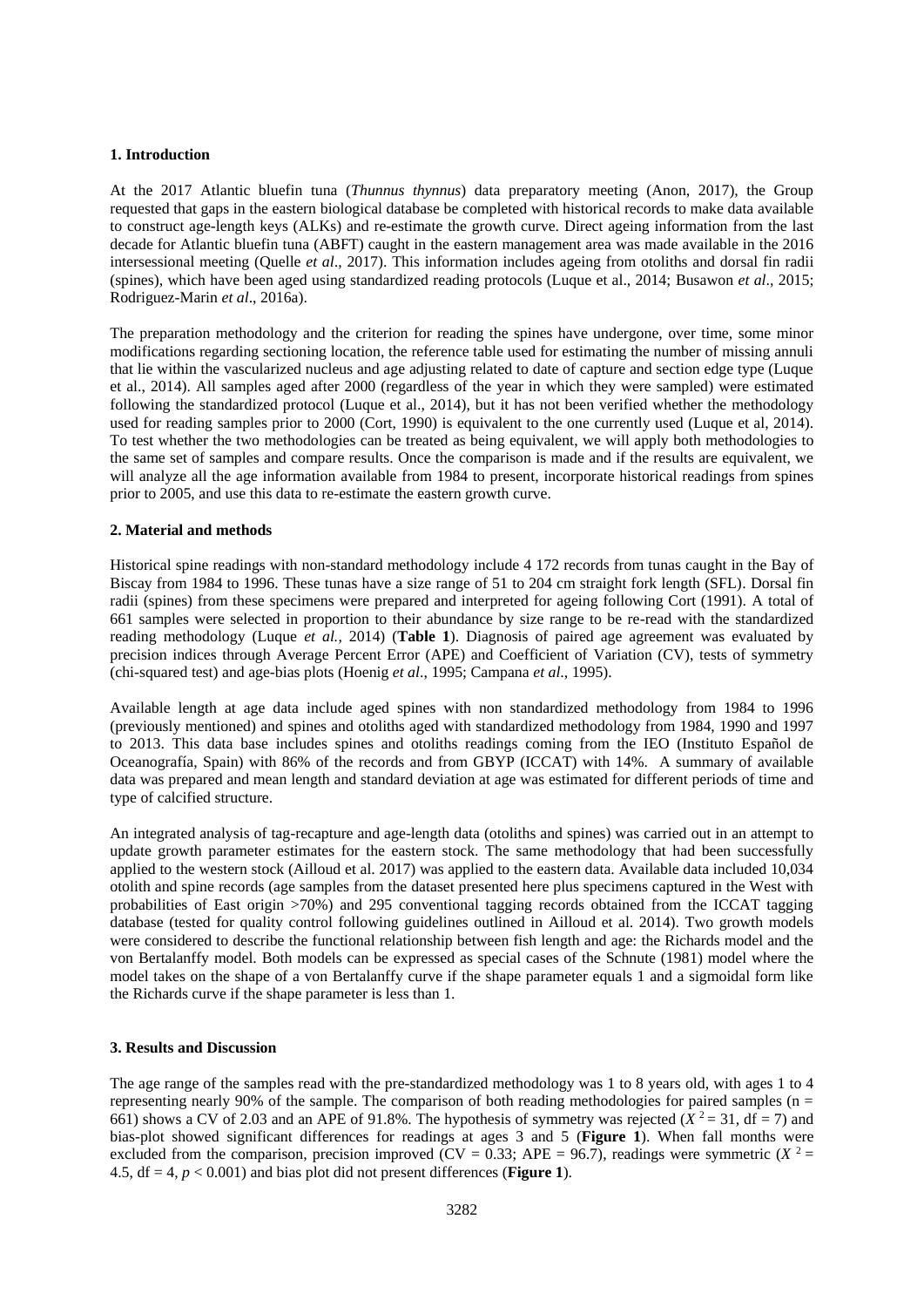Analyzing fall samples, it appears that edge type interpretation in relation to date of capture is not responsible for the differences between readings. It seems that differences were a result of inconsistent sectioning location (not clearly stated) and the use of a slightly different reference tables for estimating the number of missing annuli (rings lost by the vascularization of the nucleus) (**Figure 2**), both being important factors for replacing missing annuli since the appearance and size of annuli varies between sectioning levels (Kopf et al., 2010; Luque et al., 2014). Although there was a significant disparity for ages 3 and 5, that disparity represented less than a quarter of a year. It was therefore deemed acceptable to use historical records.

Direct ageing data from ABFT caught in the eastern Atlantic management unit and available for the construction of ALKs and growth parameters estimation is presented in **Table 2**. This information includes spines and otoliths readings. Spines represent most of the structures aged, 90% of the total, with samples from 1984 to 2013 (spines aged older than 13 years were excluded, Rodriguez-Marin *et al*., 2016b), and otoliths representing the remaining 10%, with records from 2010 to 2013. Only 2011 and 2012 (GBYP samples) included samples for most of the length range, while other years had limited length range coverage and uneven geographic representativeness. There are few aged fish after 2012.

Mean length and standard deviation by age was estimated from spine samples for two year periods: prior to and after the year 2000, to account for reading methodology (**Figure 3**); and prior to and after the year 2007, to account for changes in management measures (including minimum size) (**Figure 4**). Time series comparisons showed no clear trends except for a higher average length at ages 4 to 6 years old for years prior to 2007. The standard deviation of length at age increased linearly with mean length. The mean lengths at age obtained with both calcified structures are similar and are included in the confidence interval  $(\pm 1 \text{ s.d.})$  of one structure with respect to the other, although there is a slight age overestimation of 2 to 6 year old individuals when using otoliths with respect to spines (**Figure 5**).

Producing annual forward age length-keys has been challenging for this species as there remain gaps in data (not all fish sizes neither geographical areas are sampled each year). Nonetheless, this database has proven useful for generating catch at age estimates using the Hoenig *et al*. (2002) method (a combination of forward ALKs and inverse ALKs), which was recommended by the ABFT Group for assigning ages to the catch during the 2017 data preparatory meeting (Anon. 2017).

Neither the von Bertalanffy nor the Richards parameterization was able to adequately describe growth for eastern bluefin tuna given the available data. The shape parameter of the Schnute model was estimated to be around 1, thus both Richards and von Bertalanffy model fits were nearly identical (**Figure 6**). Fit was poor, particularly for ages 12 and beyond, and L∞ was estimated at 394cm SFL. The reason for the misfit was largely due to the lack of older individuals in the dataset as well as possible differences in selectivity pattern between young and old fish. The data were heavily skewed towards young fish (105:1 in the age length data) and there was a noticeable lack of very old fish. Since L∞ is known to be poorly estimated when data are heavily skewed towards younger ages, a quick exercise was carried out to see if the estimate of L∞ would change if the sample were more balanced. The ratio of young to old fish was gradually decreased by replicating the records of old fish. As expected, the estimate of L∞ gradually decreased as the ratio of young to old fish was lowered (**Figure 7**). The L∞ appeared to stabilize around 260-280cm SFL across both von Bertalanffy and Richards model fits (**Figure 7**). However, when the estimate of L∞ appeared reasonable, the remainder of the curve did not fit the data properly (**Figure 8**). Other, more flexible, models will need to be explored to obtain reliable growth parameters for eastern Atlantic bluefin tuna.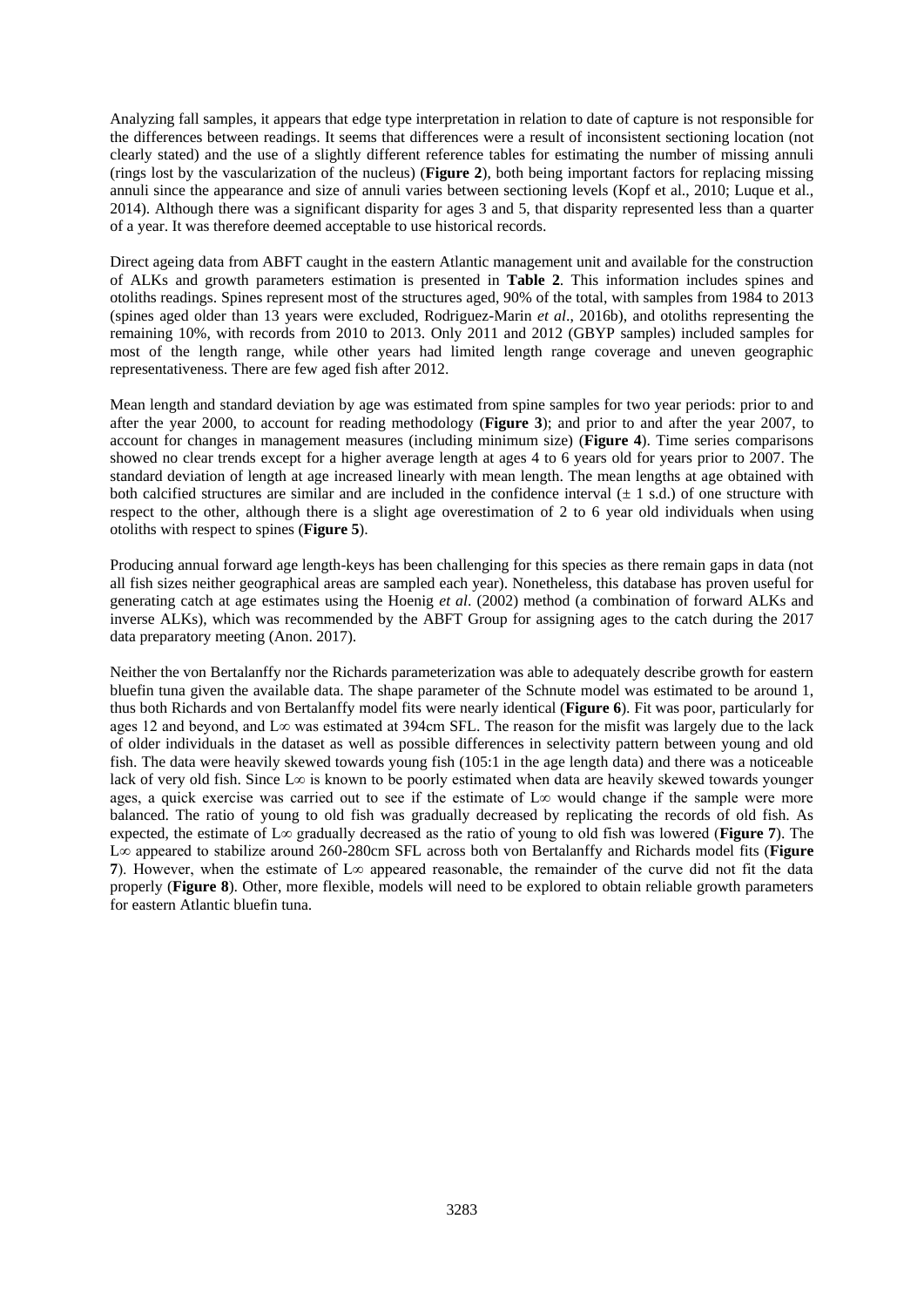### **References**

Anon. 2017. Report of the 2017 ICCAT bluefin Data Preparatory Meeting. (*Madrid, Spain 6-11 March, 2017*).

- Ailloud, Lisa E., Matthew V. Lauretta, Alex R. Hanke, Walter J. Golet, Robert J. Allman, Matthew R. Siskey, David H. Secor, and John M. Hoenig. 2017. Improving growth estimates for Western Atlantic bluefin tuna using an integrated modeling approach. Fish Res, 191: 17-24.
- Ailloud, L.E., Lauretta, M.V., Hoenig, J.M., Walter, J.F., Fonteneau, A., 2014. Growth of Atlantic bluefin tuna determined from the ICCAT tagging database: A reconsideration of methods. Collect. Vol. Sci. Pap. ICCAT, 70: 380-393.
- Busawon, D.S., Rodriguez-Marin, E., Luque, P.L., Allman, R., Gahagan, B., Golet, W., Koob, E., Siskey, M., Ruiz, M., Quelle, P. 2015. Evaluation of an Atlantic bluefin tuna otolith reference collection. Collect Vol Sci Pap ICCAT, 71: 960-982.
- Campana, S. E., Annand, M. C. & McMillan, J. I. 1995. Graphical and statistical methods for determining the consistency of age determinations. T Am Fish Soc, 124(1): 131-138.
- Cort, J.L. 1990. Biología y pesca del atún rojo, *Thunnus thynnus* (L.), del mar Cantábrico. Publicaciones Especiales Inst. Esp. Oceanog., Num., 4: 272.
- Cort, J.L. 1991.Age and Growth of the Bluefin Tuna, *Thunnus thynnus* (L.) of the Northwest Atlantic. Collect. Vol. Sci. Pap. ICCAT, 35 (2): 213-230.
- Hoenig, J.M., Hanumara, R.C. and Heisey, D.M. 2002. Generalizing double and triple sampling for repeated surveys and partial verification. Biom. J. 44:603-618.
- Hoenig, J. M., Morgan, M. J., & Brown, C. A. 1995. Analysing differences between two age determination methods by tests of symmetry. Can J Fish Aquat Sci, 52(2): 364-368.
- Kopf, R.K., Katherine D. and. Humphreys Jr. R.L. 2010. Age estimation of billfishes (*Kajikia spp*.) using fin spine cross-sections: the need for an international code of practice. Aquat. Living. Resour. 23(1): 13-23.
- Luque, P.L., Rodriguez-Marin, E., Ruiz, M., Quelle, P., Landa, J., Macias, D. and Ortiz de Urbina, J.M., 2014. Direct ageing of *Thunnus thynnus* from the east Atlantic and Western Mediterranean using dorsal fin spines. J. Fish. Biol. 84, 1876–1903.
- Quelle, P., Rodriguez-Marin, E., Ruiz, M., Gatt, M. and Arrizabalaga, H. 2017. Age-length keys availability for Atlantic bluefin tuna captured in the eastern management area. Collect. Vol. Sci. Pap. ICCAT, 73(6): 2026- 2036.
- Rodriguez-Marin, E., Quelle, P., Ruiz, M. and Luque, P.L. 2016a. Standardized age Length key for east Atlantic and Mediterranean bluefin tuna based on otoliths readings. Collect. Vol. Sci. Pap. ICCAT, 72(6): 1365-1375.
- Rodriguez-Marin, E., Quelle, P, Ruiz, M., Busawon, D., Golet, W., Dalton, A., Hanke, A. 2016b. Updated comparison of age estimates from paired calcified structures from Atlantic bluefin tuna. ICCAT SCRS/2016/134.
- Santamaría, N., Bello, G., Corriero, A., Deflorio, M., Vassallo-Agius, R., Bök, T., De Metrio, G. 2009. Age and growth of Atlantic bluefin tuna, *Thunnus thynnus* (Osteichthyes: Thunnidae), in the Mediterranean Sea. J Appl Ichthyol., 25, 38–45.
- Schnute, J., 1981. A versatile growth model with statistically stable parameters. Can. J. Fish. Aquat. Sci., 38: 1128-1140.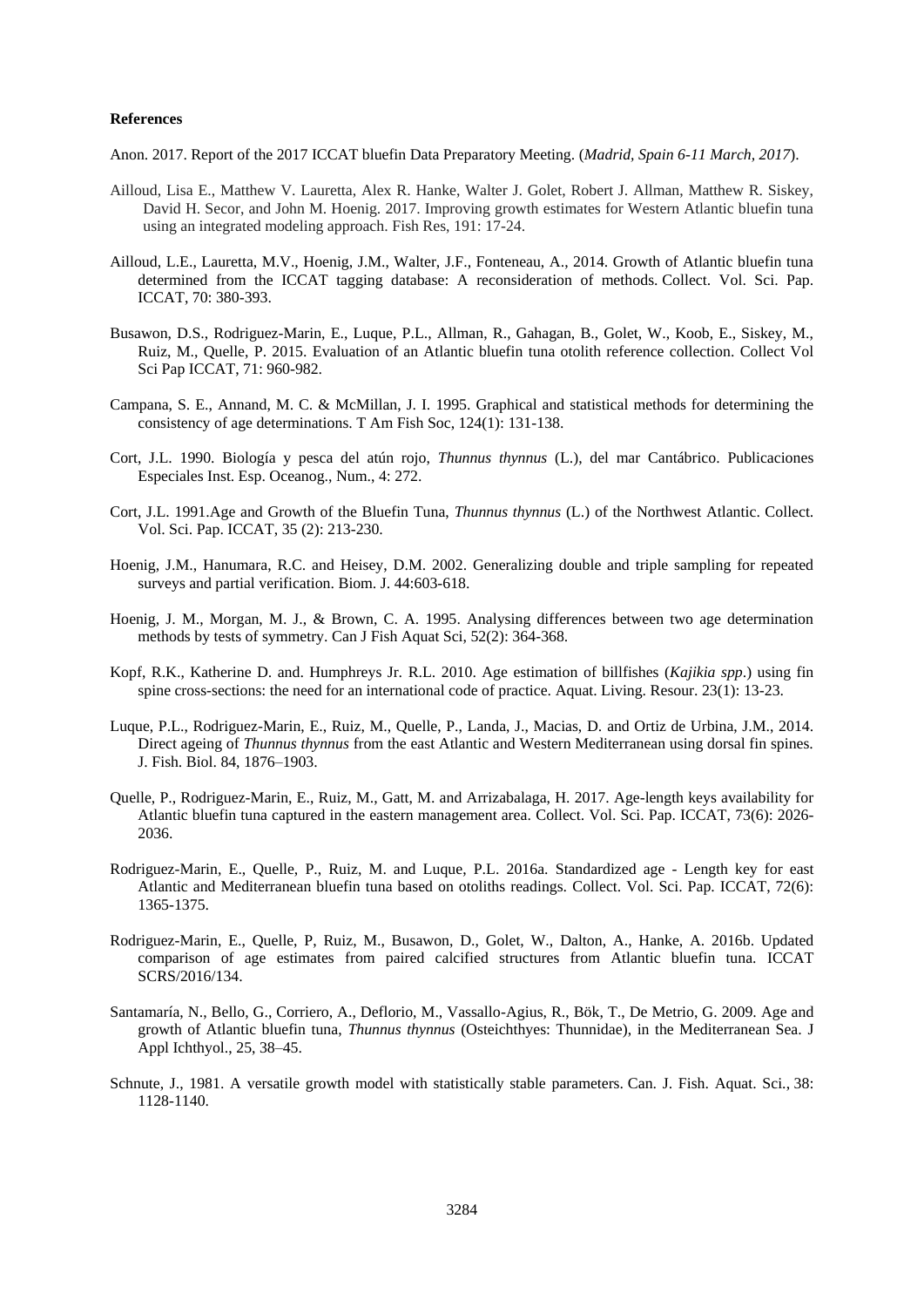|         | Reading methodology                            |     |  |  |  |  |  |  |  |  |  |
|---------|------------------------------------------------|-----|--|--|--|--|--|--|--|--|--|
|         | Length (cm, SFL) Pre-standardized Standardized |     |  |  |  |  |  |  |  |  |  |
| 50-59   | 188                                            | 30  |  |  |  |  |  |  |  |  |  |
| 60-69   | 584                                            | 66  |  |  |  |  |  |  |  |  |  |
| 70-79   | 479                                            | 119 |  |  |  |  |  |  |  |  |  |
| 80-89   | 649                                            | 138 |  |  |  |  |  |  |  |  |  |
| 90-99   | 488                                            | 98  |  |  |  |  |  |  |  |  |  |
| 100-109 | 459                                            | 48  |  |  |  |  |  |  |  |  |  |
| 110-119 | 349                                            | 42  |  |  |  |  |  |  |  |  |  |
| 120-129 | 289                                            | 24  |  |  |  |  |  |  |  |  |  |
| 130-139 | 182                                            | 35  |  |  |  |  |  |  |  |  |  |
| 140-149 | 197                                            | 22  |  |  |  |  |  |  |  |  |  |
| 150-159 | 147                                            | 7   |  |  |  |  |  |  |  |  |  |
| 160-169 | 78                                             | 9   |  |  |  |  |  |  |  |  |  |
| 170-179 | 46                                             | 13  |  |  |  |  |  |  |  |  |  |
| 180-189 | 31                                             | 6   |  |  |  |  |  |  |  |  |  |
| 190-199 | 4                                              | 2   |  |  |  |  |  |  |  |  |  |
| 200-209 | $\overline{c}$                                 | 2   |  |  |  |  |  |  |  |  |  |
| Total   | 4172                                           | 661 |  |  |  |  |  |  |  |  |  |

**Table 1**. Number of samples by length range. Pre-standardized series with all available "historical" samples (1984-1996) and standardized series with paired samples re-read.

**Table 2**. Length at age data by year and length range (cm, SFL) for east Atlantic bluefin tuna.

| Length     | 1984                    | 1985 | 1986                    | 1987 | 1988 | 1989                    | 1990                    | 1991                    | 1992 | 1993 | 1994 | 1995 | 1996                    | 1997                    | 1998           | 1999           | 2000         | 2001 | 2002 2003               |     | 2004 | 2005           | 2006 | 2007                    | 2008 | 2009           | 2010           | 2011 |     | 2012 2013 Total |      |
|------------|-------------------------|------|-------------------------|------|------|-------------------------|-------------------------|-------------------------|------|------|------|------|-------------------------|-------------------------|----------------|----------------|--------------|------|-------------------------|-----|------|----------------|------|-------------------------|------|----------------|----------------|------|-----|-----------------|------|
| $20 - 30$  |                         |      |                         |      |      |                         |                         |                         |      |      |      |      |                         |                         |                |                |              |      |                         |     |      |                |      |                         |      |                |                | 10   |     |                 | 12   |
| 30-40      |                         |      |                         |      |      |                         |                         |                         |      |      |      |      |                         |                         |                |                |              |      |                         | 28  |      | 25             |      |                         |      | 17             | 29             | 10   |     |                 | 109  |
| $40 - 50$  |                         |      |                         |      |      |                         |                         |                         |      |      |      |      |                         |                         |                |                |              |      |                         |     |      | 3              |      | $\overline{\mathbf{3}}$ |      |                |                | 6    | 14  |                 | 30   |
| 50-60      |                         | 38   | 14                      | 14   | 47   | 17                      | 5                       | $\overline{\mathbf{c}}$ | 11   | 11   |      | 8    | 24                      | 9                       | 44             | 6              | 2            |      | $\overline{c}$          | 28  |      | 8              |      | 20                      |      |                | 3              | 18   | 7   |                 | 346  |
| 60-70      |                         | 31   | 101                     | 80   | 79   | 45                      | 31                      | 50                      | 29   | 34   | 17   | 33   | 55                      | 91                      | 19             | $\overline{c}$ | 64           | 2    | 28                      | 10  | 77   | 45             | 30   | 22                      | 20   | 2              |                |      | 13  |                 | 1027 |
| 70-80      |                         | 104  | 46                      | 63   | 50   | 48                      | 38                      | 38                      | 21   | 13   | 21   | 10   | 28                      | 43                      | 51             | 27             | 42           | 38   | 23                      | 23  | 39   | 44             | 6    | 16                      | 54   | $\overline{c}$ | $\overline{c}$ | 40   | 19  |                 | 949  |
| 80-90      |                         | 108  | 56                      | 62   | 72   | 18                      | 47                      | 54                      | 45   | 47   | 37   | 51   | 53                      | 37                      | 79             | 27             | 25           | 48   | 33                      | 6   | 29   | 16             |      | 25                      | 51   | 25             | 43             | 78   | 17  |                 | 1189 |
| $90 - 100$ |                         | 74   | 57                      | 16   | 44   | 11                      | 31                      | 30                      | 47   | 28   | 51   | 74   | 25                      | 57                      | 69             | 12             | 18           | 13   | 33                      | 10  | 3    | 41             | 3    |                         | 36   | 23             | 29             | 27   | 17  |                 | 880  |
| 100-110    |                         | 64   | 54                      | 22   | 53   | 20                      | 34                      | 38                      | 31   | 26   | 13   | 25   | 79                      | 58                      | 51             | $\overline{c}$ | 17           | 6    | 11                      |     |      | 32             |      | 9                       |      | 25             | 10             | 75   | 26  |                 | 802  |
| 110-120    |                         | 63   | 53                      | 33   | 26   | 11                      | 13                      | 32                      | 25   | 25   | 18   | 18   | 31                      | 8                       | 35             | 19             | 7            |      | $\overline{\mathbf{c}}$ | 6   | 13   | 20             | 6    | 9                       | 28   | 19             | 6              | 154  | 22  |                 | 709  |
| 120-130    |                         | 32   | 65                      | 22   | 30   | 19                      | 17                      | 28                      | 11   | 25   | 10   | 6    | 24                      | 27                      |                | 16             | 5            | 10   |                         |     | 14   | 3              |      | 5                       | 29   | 16             | 4              | 64   | 33  |                 | 526  |
| 130-140    | $\overline{\mathbf{c}}$ | 15   | 20                      | 16   | 32   | 3                       | 18                      | 7                       | 10   | 18   | 28   | 3    | 14                      | 31                      | $\overline{c}$ | 37             | 2            |      |                         |     |      | $\overline{4}$ |      |                         |      | 13             |                | 58   | 40  |                 | 404  |
| 140-150    | $\overline{\mathbf{c}}$ | 23   | 32                      | 36   | 29   | 11                      | 25                      | 8                       |      | 12   |      |      |                         | 13                      | 8              | 4              | 6            |      | 5                       | 8   | 3    |                | 3    |                         |      | 9              | 6              | 56   | 28  |                 | 358  |
| 150-160    | 6                       | 21   | 23                      | 23   | 19   | 15                      | 12                      | 14                      |      |      |      |      |                         | $\overline{\mathbf{c}}$ | 8              | 2              | 5            |      |                         |     | 6    | 3              | 20   |                         |      | g              | 6              | 39   | 30  |                 | 290  |
| 160-170    | 13                      |      | 14                      | 6    | 19   | 6                       | 3                       | 8                       |      | 3    |      |      | $\overline{\mathbf{c}}$ |                         | $\mathfrak{D}$ | 3              | $\mathbf{3}$ |      |                         |     | 8    | $\overline{c}$ | 9    | 9                       | 17   | 8              | 27             | 22   | 24  |                 | 224  |
| 170-180    | 19                      |      |                         | 6    | 3    | 3                       | 3                       | 5                       |      |      |      |      |                         |                         |                |                |              | 6    |                         |     |      | 6              | 5    | 20                      | 10   | 4              | 23             | 19   | 18  |                 | 178  |
| 180-190    | 19                      |      | $\overline{\mathbf{c}}$ |      |      | 2                       | 6                       |                         | o    | ↑    |      |      | 2                       |                         |                |                |              | 3    |                         |     |      | 9              | 3    | 15                      | 15   | 8              | 15             | 47   | 15  | 3               | 183  |
| 190-200    | 14                      |      |                         |      |      | $\overline{\mathbf{c}}$ | 16                      |                         |      |      |      |      |                         |                         |                |                |              |      | 11                      |     | 3    | 10             |      | 11                      | 30   | 12             | 18             | 40   | 26  |                 | 203  |
| 200-210    | 19                      |      |                         |      |      |                         | 7                       |                         |      |      |      |      |                         |                         |                |                |              |      | g                       |     | 4    | 16             |      |                         | 22   | Δ              | 29             | 51   | 55  | 2               | 227  |
| 210-220    | 27                      |      |                         |      |      |                         | 13                      |                         |      |      |      |      |                         |                         |                |                |              |      |                         |     | 3    | 35             |      |                         | 20   |                | 26             | 63   | 47  |                 | 254  |
| 220-230    | 33                      |      |                         |      |      |                         | 7                       |                         |      |      |      |      |                         |                         |                |                |              |      | $\overline{\mathbf{c}}$ |     | 9    | 47             |      |                         | 11   | 3              | 11             | 47   | 26  |                 | 205  |
| 230-240    | 24                      |      |                         |      |      |                         | 13                      |                         |      |      |      |      |                         |                         |                |                |              | ٠    |                         |     |      | 51             |      |                         | 12   | 2              | 5              | 48   | 17  |                 | 189  |
| 240-250    | 12                      |      |                         |      |      |                         | 6                       |                         |      |      |      |      |                         |                         |                |                |              |      |                         |     | 3    | 17             |      |                         | 6    |                | 3              | 16   | 14  |                 | 83   |
| 250-260    | 5                       |      |                         |      |      |                         | $\overline{\mathbf{c}}$ |                         |      |      |      |      |                         |                         |                |                |              |      |                         |     | C    |                |      |                         |      |                |                | 10   |     |                 | 38   |
| 260-270    | $\overline{\mathbf{3}}$ |      |                         |      |      |                         |                         |                         |      |      |      |      |                         |                         |                |                |              |      |                         |     |      |                |      |                         |      |                |                | 5    | 4   |                 | 13   |
| 270-280    |                         |      |                         |      |      |                         |                         |                         |      |      |      |      |                         |                         |                |                |              |      |                         |     |      |                |      |                         |      |                |                |      |     |                 |      |
| 280-290    |                         |      |                         |      |      |                         |                         |                         |      |      |      |      |                         |                         |                |                |              |      |                         |     |      |                |      |                         |      |                |                |      |     |                 | з    |
| Total      | 199                     | 577  | 542                     | 401  | 507  | 231                     | 347                     | 316                     | 247  | 251  | 206  | 232  | 349                     | 377                     | 375            | 162            | 197          | 170  | 170                     | 154 | 239  | 453            | 93   | 179                     | 386  | 203            | 301            | 1022 | 518 | 30              | 9435 |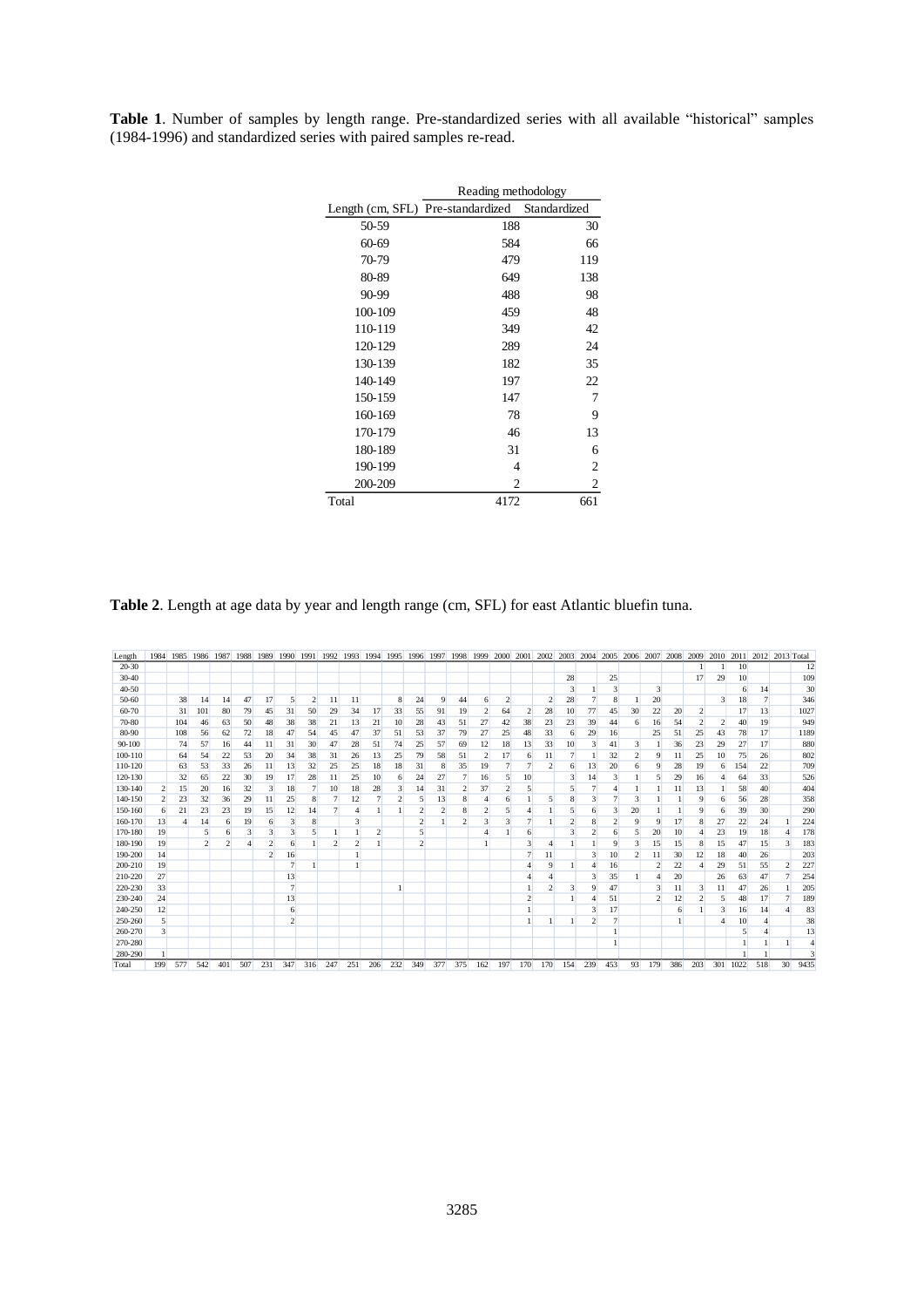

**Figure 1**. Difference in age estimates from previous and standardized methodology (y axis) by estimated age (x axis). Crosses indicate the average with black lines indicating the 95% confidence intervals and the grey lines indicating the age range. The 1:1 equivalence line (black dashed) and one year difference line (grey dashed) are also indicated. Numbers above the figure indicate number of samples by age. Left for all year samples (May to November, n=661) and right excluding the autumn samples (October and November excluded, n=368).



**Figure 2.** Spine annuli measurements available in the literature. The reference table from Cort (1991) was used for estimating historical samples age, and standardized methodology applies Luque et al. (2014).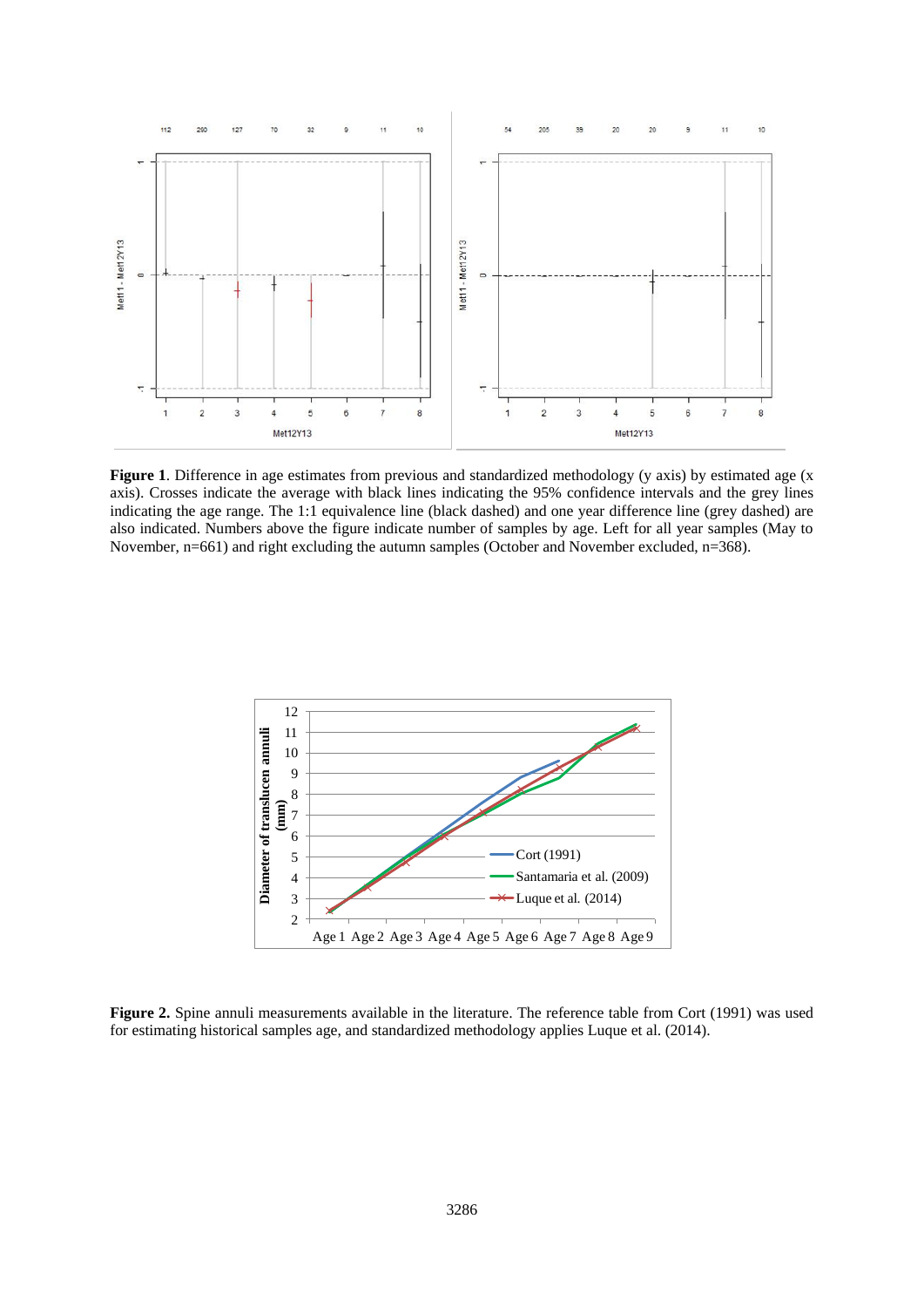

**Figure 3**. Spines mean length at age (solid line) and ± standard deviation (dashed line) for time periods prior to and after the year 2000.



**Figure 4.** Spines mean length at age (solid line) and ± standard deviation (dashed line) for time periods prior to and after the year 2007.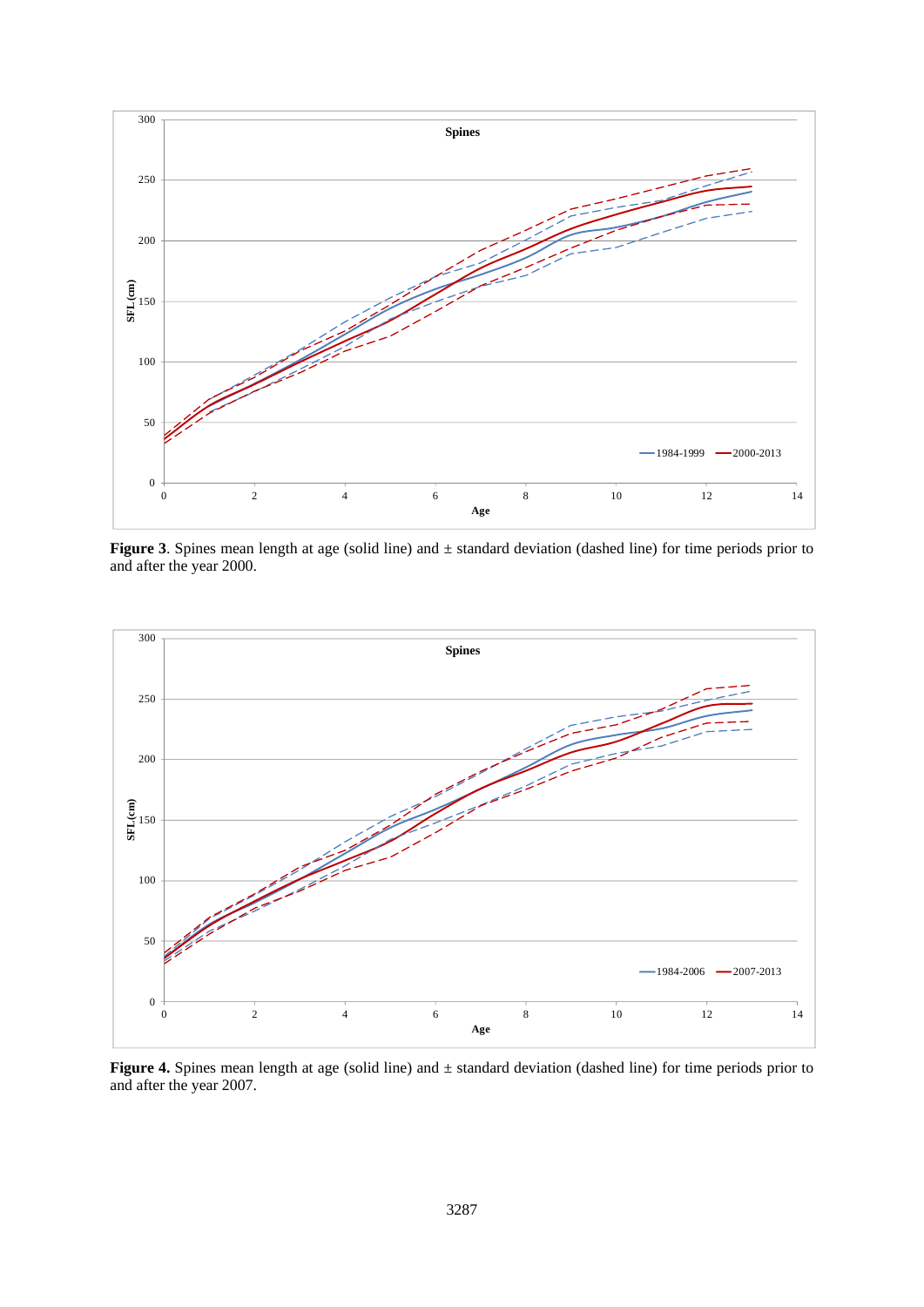

**Figure 5.** Mean lengths at age (solid line) and ± standard deviation (dashed line) obtained with aged spines and otoliths for years 2010 to 2013.



**Figure 6.** Richards and von Bertalanffy model fits (both are equivalent due to the Richards' model parameter p being estimated to equal 1). The top panel shows the fit to the age-length data and the bottom panel is a plot of the standardized residuals.